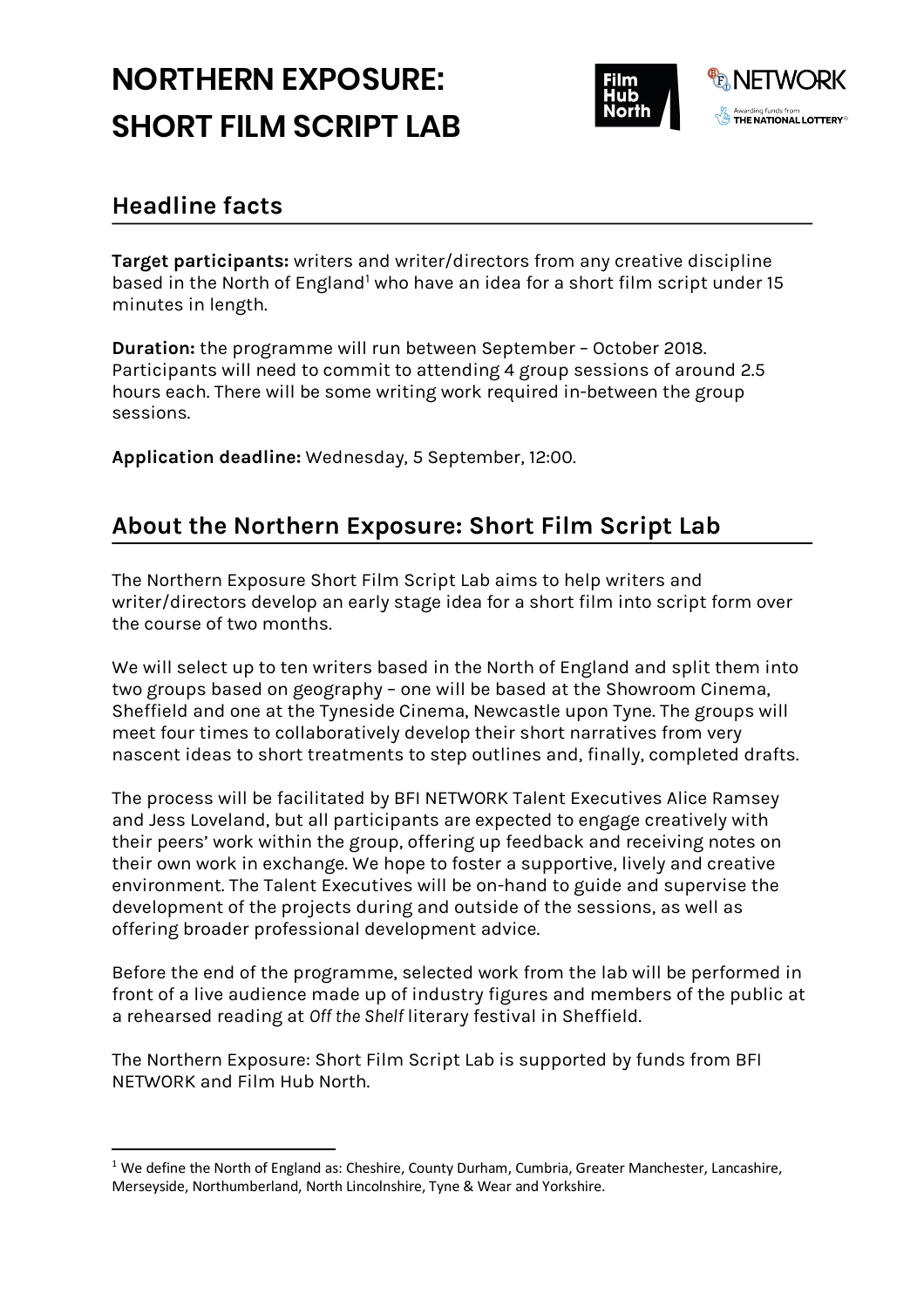### **Who can apply?**

We are looking for writers from any creative discipline based in the North of England who have an idea for a short film script under 15 minutes in length.

We welcome applications from individuals as well as co-writing teams. You do not need to be working with a producer or director in order to apply.

We are unable to consider projects based on novels, short stories or other literary works.

Please note this programme is for early short film script ideas that are ripe for development and are not already in script form. If you have a more developed idea with an existing script, we would suggest you consider our Short Film Funding.

The Northern Exposure: Short Film Script Lab is free to attend. In certain circumstances, we may be able to contribute to travel costs to support participants to attend the group sessions.

#### **How to apply?**

Please submit the required materials in a single .pdf to bfinetwork@filmhubnorth.org.uk with the subject line 'SHORT FILM SCRIPT LAB APPLICATION.'

**Please also specify in the subject line whether your preferred lab location is Sheffield or Newcastle.**

Required materials:

- Name, address, email contact details
- A synopsis of your short film idea (no more than half a page of A4)
- A short note outlining why you are keen to develop this idea into a short film script
- A short biography setting out your experience to date (no more than half a page of A4)
- A sample of your writing and/or a link to your audio-visual work

## **Application deadline**

Wednesday, 5 September, 12:00